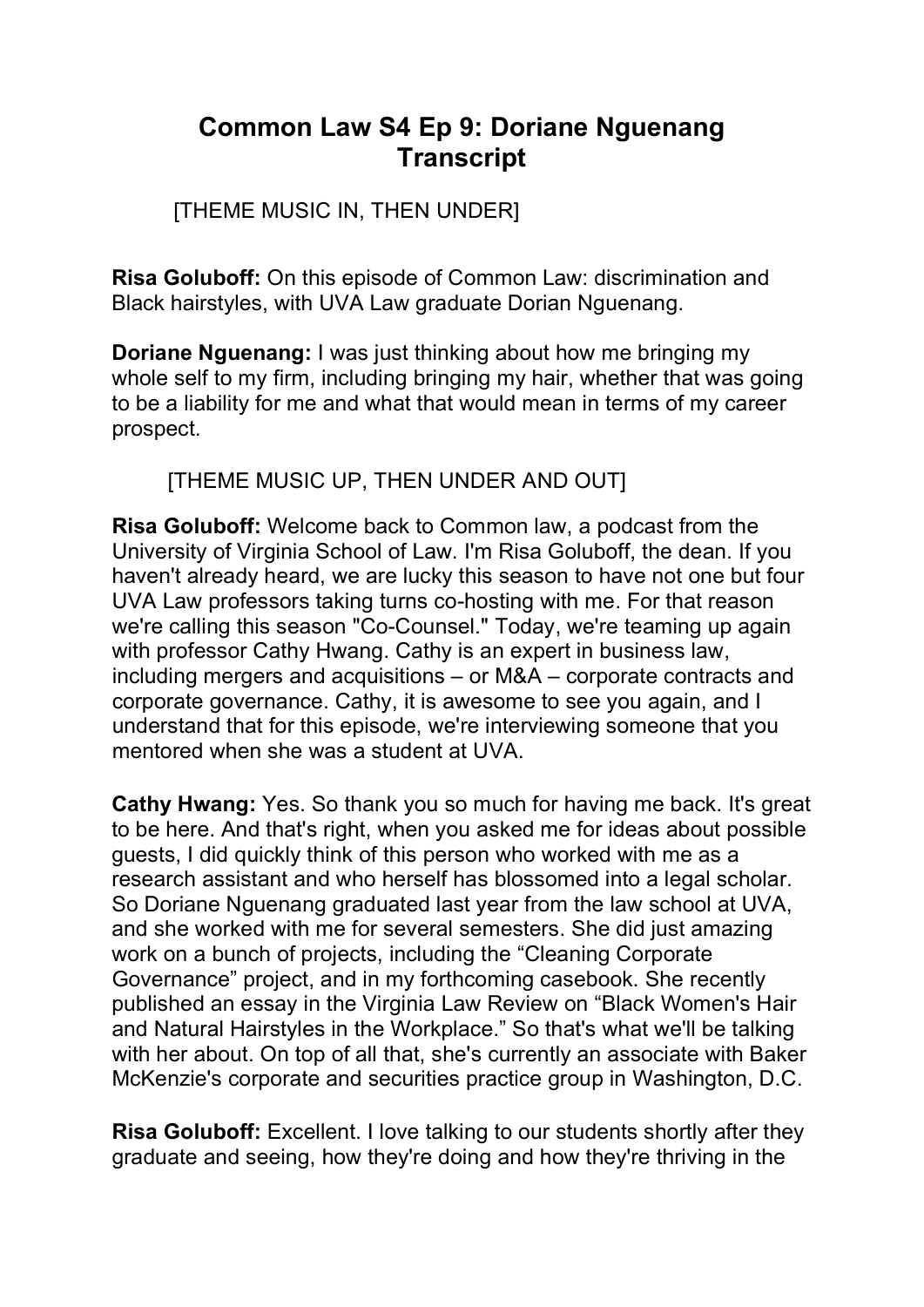practice world, so I can't wait to hear more about her work and her experiences and we will be right back with Doriane Nguenang.

[THEME MUSIC UP, THEN UNDER AND OUT]

**Risa Goluboff:** Doriane, thank you so much for joining us.

**Doriane Nguenang:** Thank you so much for having me!

**Cathy Hwang:** Thank you so much for taking the time. I know your schedule as a new associate is really tight. So, let's just jump right in. The paper that we want to talk about today is your essay that just came out in the Virginia Law Review that focuses on how courts interpret Title VII of the Civil Rights Act.

#### **Doriane Nguenang:** Mm-hmm.

**Cathy Hwang:** And how those interpretations have been short-sighted in not protecting natural hairstyles, especially those of Black women.

**Doriane Nguenang:** Yes.

**Cathy Hwang:** What got you interested in this topic?

**Doriane Nguenang:** I guess it's my own experience with my hair. Right now I shave it all.

**Cathy Hwang:** Yeah.

**Doriane Nguenang:** But coming to the U.S. was just a cultural shock to me.

**Cathy Hwang:** Right. You moved here from Cameroon when you were 16.

**Doriane Nguenang:** Yes. And even though I had traveled to other countries, including countries in Europe prior to moving to the U.S., coming here was really my first time being in the minority in a way, because in Cameroon almost everyone is Black. And so coming to the U.S. was really the first time that – I don't know how to put it in words, because it's not that I didn't know that I was Black, but it wasn't a defining characteristic in a country where almost everyone is Black. So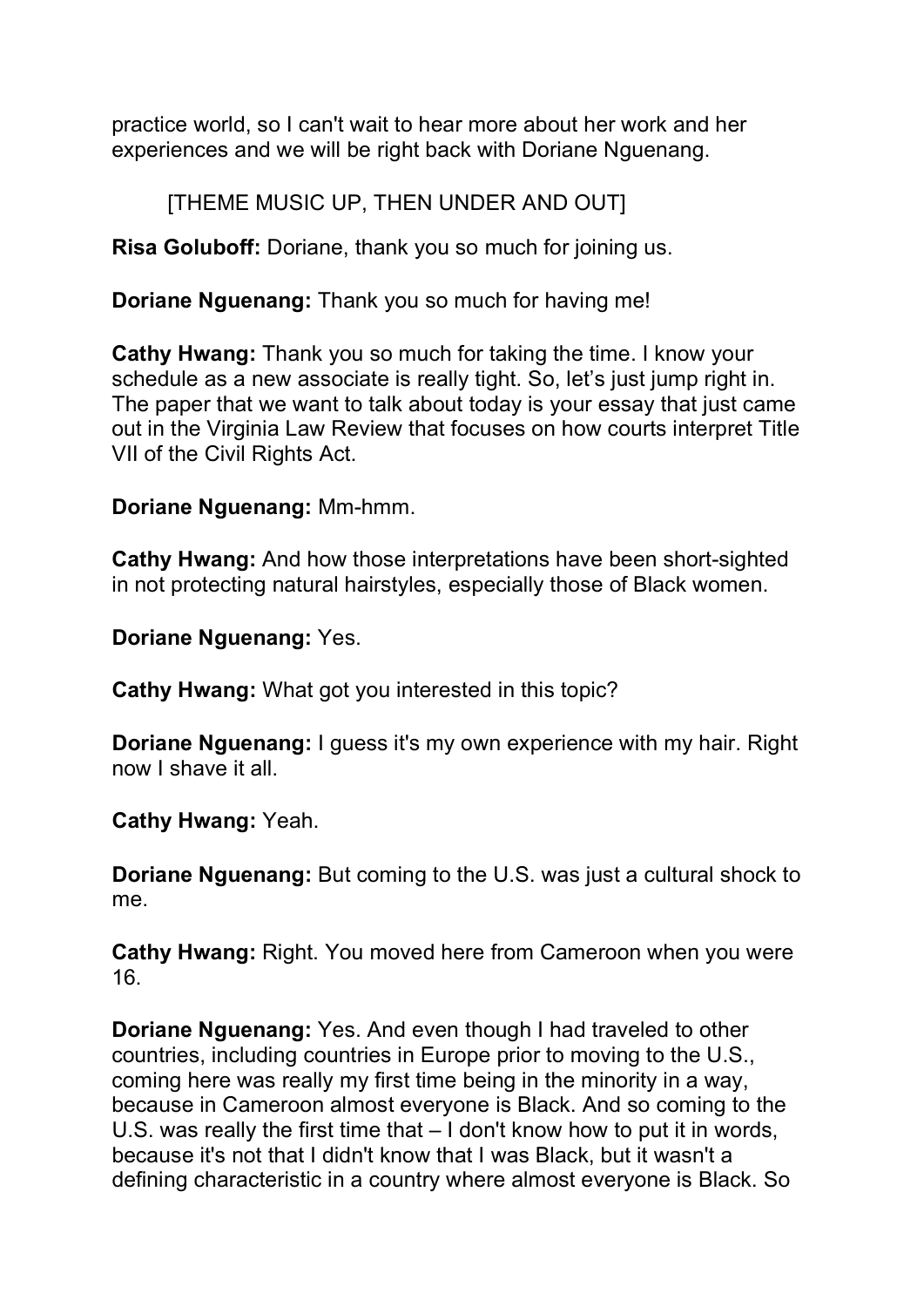the high school I went to, I was the only Black person in the science track my year. And so I really became self-aware of everything about me, about my hair, how other would perceive me or perceive my hair or other physical attributes. And so I remember reading a lot about, like, what is acceptable and what is professional for interviews as it relates to hair and reading different blogs about the different types of hairstyles that could be appropriate. And so that was like the inspiration in a way. And when I was doing all these like readings, I came across a news report about some student being asked to cut their dreadlocks in order to be able to compete in different sports activities.

#### **ABC NEWS: HIGH SCHOOL [WRESTLER WHO](https://abcnews.go.com/US/high-school-wrestler-forced-cut-dreadlocks-displayed-character/story?id=60001058#:%7E:text=LOG%20IN-,High%20school%20wrestler%20who%20was%20forced%20to%20cut%20his%20dreadlocks,ultimatum%20before%20his%20wrestling%20match.&text=The%20referee%20is%20suspended%20while,whether%20race%20was%20a%20factor.) WAS FORCED TO CUT HIS [DREADLOCKS](https://abcnews.go.com/US/high-school-wrestler-forced-cut-dreadlocks-displayed-character/story?id=60001058#:%7E:text=LOG%20IN-,High%20school%20wrestler%20who%20was%20forced%20to%20cut%20his%20dreadlocks,ultimatum%20before%20his%20wrestling%20match.&text=The%20referee%20is%20suspended%20while,whether%20race%20was%20a%20factor.) DISPLAYED 'CHARACTER,' HIS [PARENTS](https://abcnews.go.com/US/high-school-wrestler-forced-cut-dreadlocks-displayed-character/story?id=60001058#:%7E:text=LOG%20IN-,High%20school%20wrestler%20who%20was%20forced%20to%20cut%20his%20dreadlocks,ultimatum%20before%20his%20wrestling%20match.&text=The%20referee%20is%20suspended%20while,whether%20race%20was%20a%20factor.) SAY**

**Reporter:** It's the video seen over 12 million times. A referee demands this high school wrestler cut his hair or forfeit his match. In a statement tonight, the parents of 16-year-old Andrew Johnson call the referee's conduct outrageous, saying this should have never happened.

**Risa Goluboff:** So that's when you decided to write your paper?

**Doriane Nguenang:** So actually it's not at that point that I decided to write the paper. I took a class fall 2020, called – if I remember correctly – Big Law Profession?

**Risa Goluboff:** Yes, Big Law and the Profession and Business of Law. It's such a terrific class.

**Doriane Nguenang:** Yes. The professor invited a lot of speakers who for the most part were associates at big law firms. And one of the speakers that the professor had invited spoke about us bringing our whole self to our firms and being our authentic self. And so I was just thinking about how me bringing my whole self to my firm, including bringing my hair, how that was going to be judged based on proximity to what is the accepted norm or in a lot of big firms for the most part straight white men are what's the accepted norm. And so I was just, like, wondering how maybe deviating from that norm, whether that was going to be a liability for me and what that would mean in terms of my career prospect. So that's when I decided to, oh, maybe write a paper about Black women bringing their whole self to the firm, including bringing their hair to the firms. So the paper was actually geared toward big law. It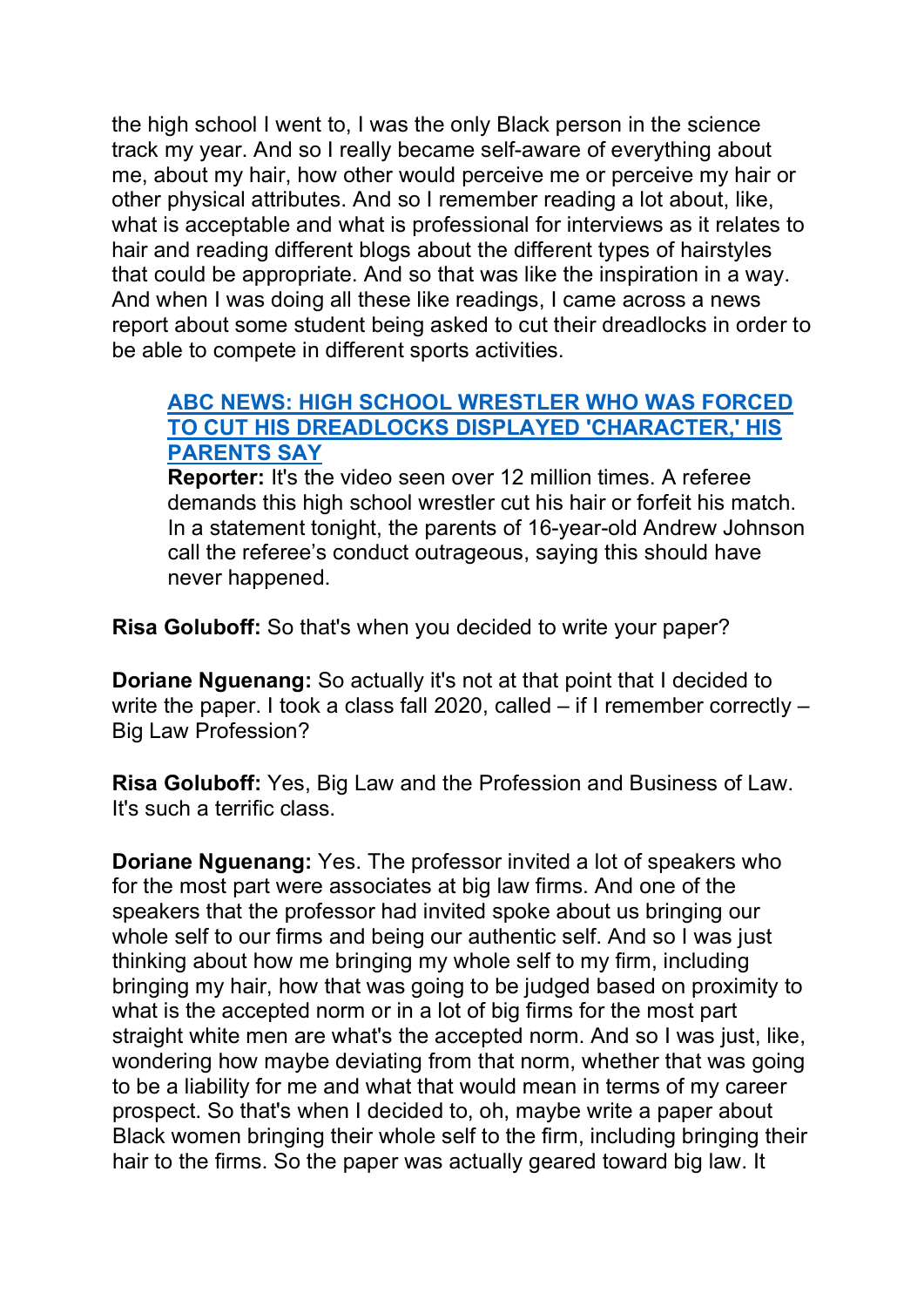didn't really have a lot of legal analysis. And after the class ended, for some reason, I still thought about the paper a lot. So that's when I actually decided to add some legal analysis to it and submit it to Law Review, to see what they were going to say about it. So this is how I ended up writing this paper.

**Cathy Hwang:** Thinking about bringing your whole self to the firm, right?

#### **Doriane Nguenang:** Yeah.

**Cathy Hwang:** You also brought your whole self to what you were doing as a law student. This topic that was important to you, you were able to write a paper that, like, other people weren't able to do because they didn't have that experience, which I thought is really cool.

#### **Doriane Nguenang:** Thank you.

**Risa Goluboff:** So when you went and started doing the legal research, and uncovering the case history about discrimination that Black women have faced, what did you learn?

**Doriane Nguenang:** The way courts have actually interpreted race under Title VII, they only focus on immutable characteristics, so things that you cannot change.

**Risa Goluboff:** Can you give us an example or two of the kinds of cases that you found?

**Doriane Nguenang:** So I found two main, seminal cases. One of them is called Rogers v. American Airlines.

**Risa Goluboff:** Yes, Renee Rogers versus American Airlines. This is a case from 1981. So tell us who Renee Rogers was.

**Doriane Nguenang:** She's a Black woman and she was a long-term employee at American Airlines. So she basically maintained that the airline discriminated against her as a Black woman because of the company's grooming policy, which prohibited employees in certain positions from wearing all-braided hairstyle, which is basically having cornrows. And so in that case, the U.S. District Court for the Southern District of New York actually held that the policy was neutral.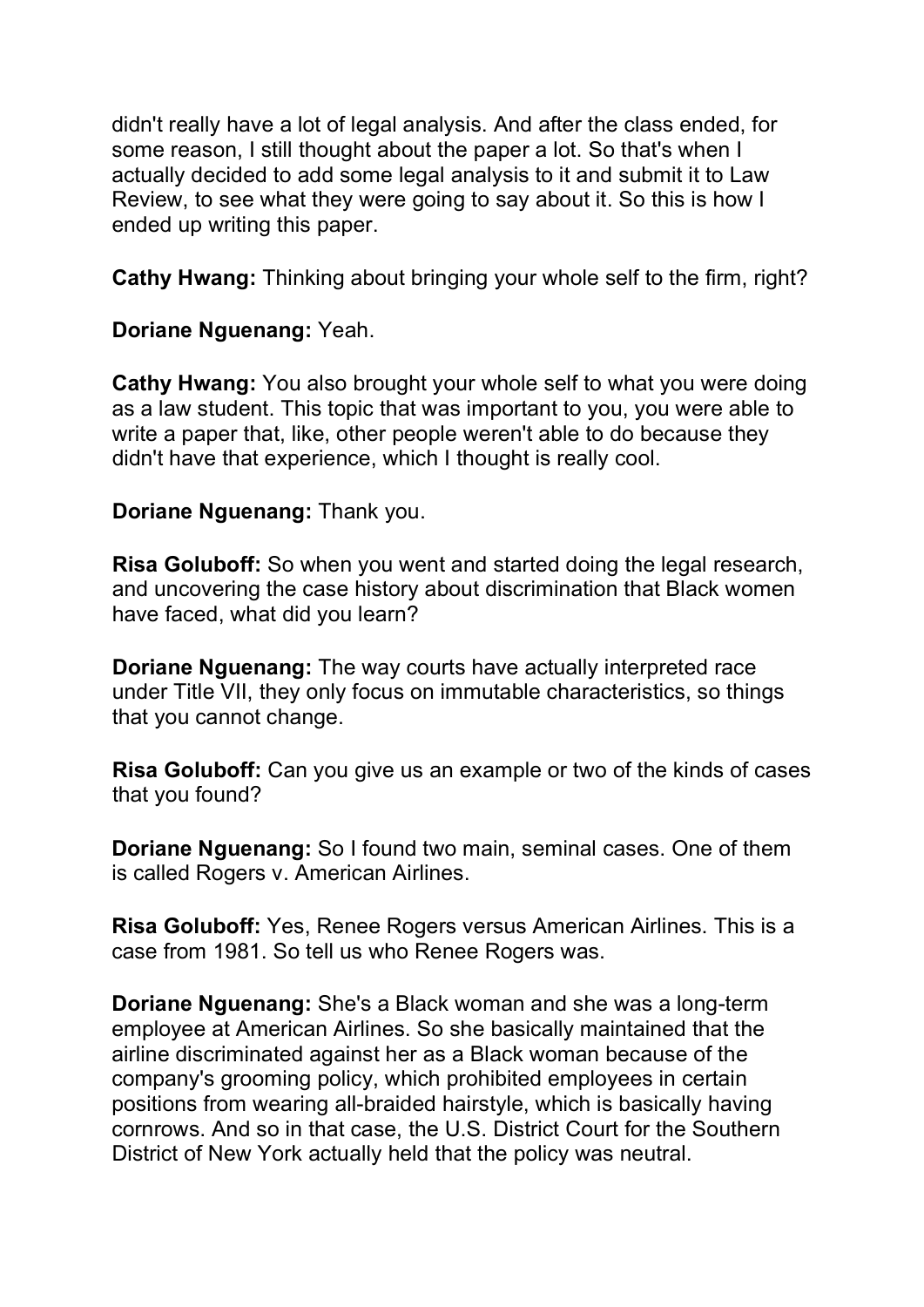**Cathy Hwang:** "Neutral" is doing a lot of work in that sentence.

## [LAUGHING]

**Doriane Nguenang:** Yes. And as a result, it wasn't, uh, racial discrimination. Not taking into account the cultural aspect of Black hair or the meaning of Black hair in Black communities. A natural hairstyle have always been part of us, have always been part of our culture. And so when I came here and I read those cases, I was taken aback because this is not how I have seen my natural hair or natural hairstyle. It's always been part of me.

**Risa Goluboff:** There's a real conflict between what you heard these lawyers saying, right? Bring your whole self and your whole authentic self. And then what the law seems to be saying, which is some part of your authentic self – we're not going to protect it as welcome if there are places that aren't welcoming it. And that's because they're using this definition of immutability that kind of goes through a lot of antidiscrimination law. And their argument would be well, no, your hairstyle is mutable, so just change your hairstyle. And you're pointing out, no! Your hairstyle really is a big part of your identity. Right?

**Doriane Nguenang:** Yeah. And another reason too for why I actually thought about writing the paper was bringing the perspective of someone who grew up somewhere else, where – like I mentioned in my paper – in Cameroon, women wear different natural hairstyles. I had never heard about it being an issue or it being unprofessional or unkempt. So you really see the exposure to Western standard that comes into play. And so I really also wanted to emphasize that in my paper and bringing that other perspective of how natural hairstyles are viewed in a majority Black country and how it is viewed by some in the United States or other Western countries.

**Cathy Hwang:** So one thing that is kind of troubling here is that in addition to this being an issue that affects Black women's employment opportunities, it also seems to be something that affects their health. So can you tell us a little bit more about the consequences that Black women face when they have to maintain non-natural hairstyles?

**Doriane Nguenang:** So a lot of the times uh, Black women will have to change their hair texture to make it look more straight, which means that they will have to use chemical products to do so. For the most part, they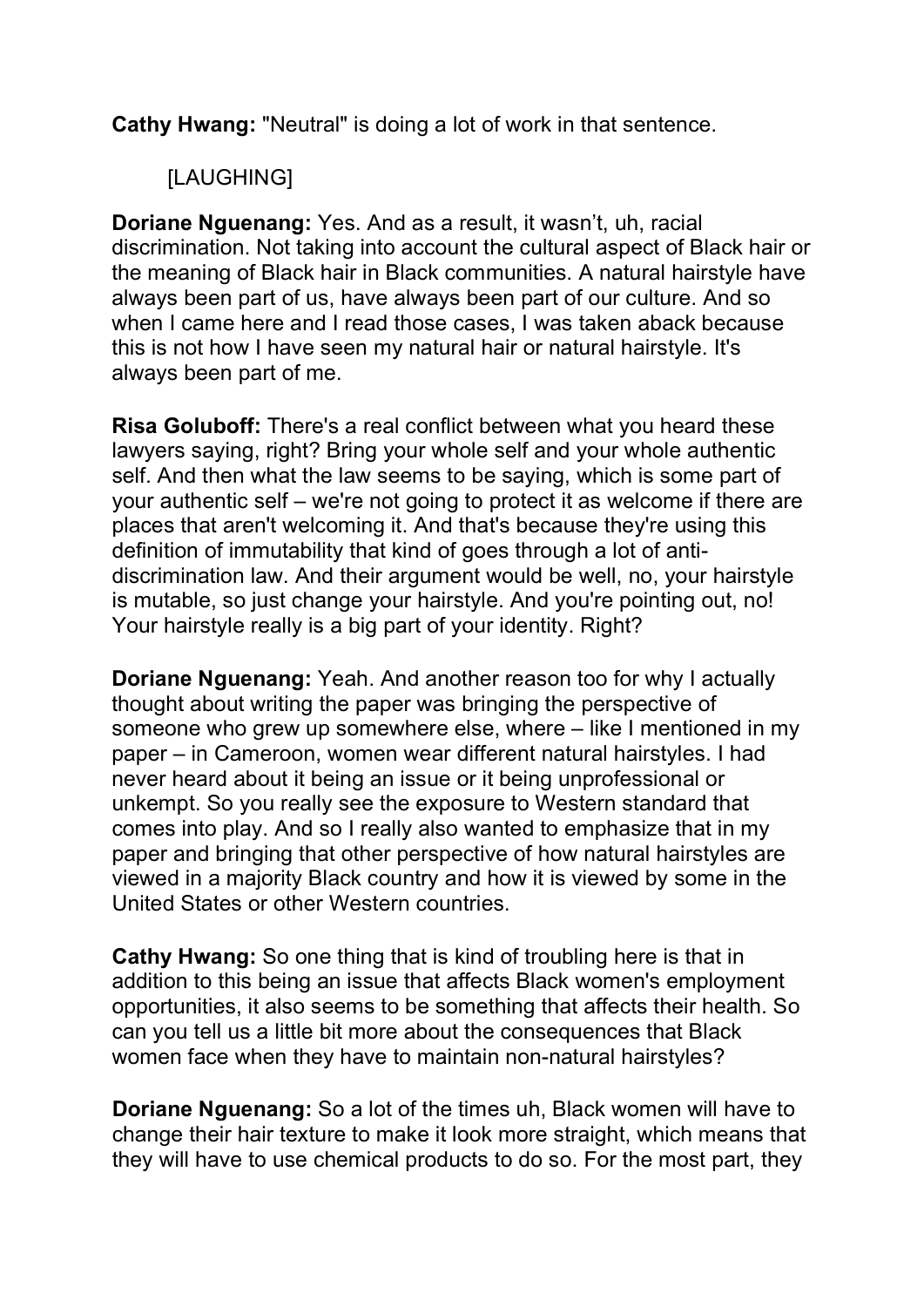use what's called relaxers, and those alter the textures so that your hair goes from its afro texture to a more straighter texture. And so there are important, not only, like, health costs related to that, but also financial costs related to that. Because in order to keep your hair straight, you kind of have to use those chemicals quite regularly. And so that means spending money to do so. Also, by resorting to those chemical treatments, you have issues like burns on the scalp and other scalp diseases related to that.

**Cathy Hwang:** You also wrote about this other health impact I'd not considered before: exercise. Can you say a little bit more about?

**Doriane Nguenang:** There was this study that actually showed that Black women exercise less than any other groups and hair kind of represents this critical barrier to exercising for many Black women, in that the time and the economic constraints involved in preserving your hairstyle post-exercise, actually frames physical activity as prohibitive, or something that they cannot afford to do all the time. In the same study, this hairstyle that Black women reference as accommodating exercise, generally involved the least amount of maintenance – for example, you have ponytails, you have braids, you have cornrows and other type of natural hairstyle – but those hairstyles are some of the same styles that are not considered professional or that are considered unkempt or, like in the prior cases that I mentioned, those were prohibited and so the hairstyle that can actually help to benefit Black women health are the same style that you have like grooming policies prohibiting them.

#### **Risa Goluboff:** Yeah.

**Cathy Hwang:** So in your paper, you're talking about a problem that you hope the Supreme Court will address, but you also offer a path toward a solution and note points in the past where the court expanded the meaning of Title VII, so can you tell us a little bit about that?

**Doriane Nguenang:** When I was doing research, I was hoping to find a solution that will avoid bringing immutability into the question. And so I look at the Supreme Court's reasoning in other cases involving the other protected classes under Title VII, including religion, uh, national origin, and sex. And In the very first cases related to sex discrimination under Title VII, the court also interpreted sex as being immutable. But starting with the case called Price Waterhouse v. Hopkins, that's a case where the employee Ann Hopkins alleged that her employer, accounting firm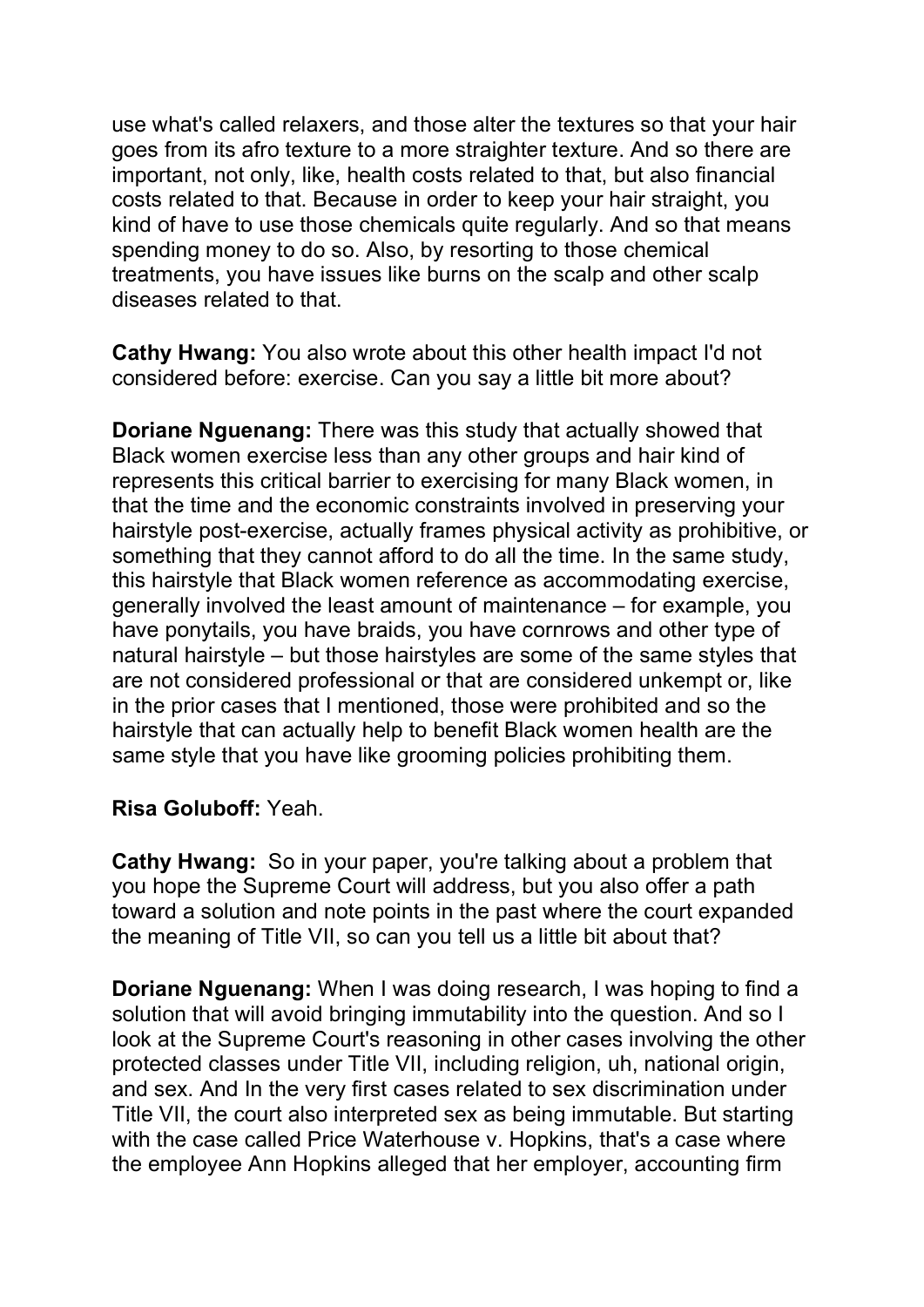Price Waterhouse, denied her a promotion to the partnership because of her gender presentation. A partner at the firm told Hopkins that she needed to walk more femininely, she needed to talk more femininely, and dress more femininely, and wear makeup and have her hair styled a certain way. And so the court in that case actually indicated that Title VII's prohibition against discrimination based on a statutorily protected class is not limited to protecting only those characteristics of the class that may be viewed as immutable. And so the court ruled that discrimination based on those characteristics, which Hopkins could have changed as well – she could have walked more, I guess, femininely, whatever that means or talk more femininely. The court said that discrimination based on those characteristics constituted sex discrimination. And so since that case, the Supreme Court has actually expanded the definition of sex discrimination to include discrimination based on sex stereotype, same-sex harassment, and finally sexual orientation and gender identity under Bostock v. Clayton County that was decided in 2020.

#### **OYEZ: BOSTOCK V. CLAYTON COUNTY ORAL [ARGUMENT -](https://www.oyez.org/cases/2019/17-1618)  [OCTOBER](https://www.oyez.org/cases/2019/17-1618) 8, 2019**

**Chief Justice John G. Roberts, Jr.:** We'll hear argument first this morning in Case 17-1618, Bostock versus Clayton County, and the consolidated case. Ms. Karlan.

**Risa Goluboff:** Right. So in this case, a gay man, Gerald Bostock was fired from his job after he joined a gay softball league.

**Pamela S. Karlan:** There is no analytic difference between this kind of discrimination and forms of discrimination that have been already recognized by every court to have addressed them. For example, discrimination against men who are effeminate rather than macho. Like the discrimination here, that discrimination is because of nonconformity with an expectation about how men should behave.

**Doriane Nguenang:** The court stated that statutory prohibitions often go beyond the principle evil that they were passed to fight. For example, here, sex as an immutable characteristic, and now you have this expansion of the definition of sex to cover reasonably comparable evils. And so I figure out that this can be a solution as well, just like using the reasoning of the court in sex discrimination cases and applying that same reasoning to natural hair, natural hairstyles, and that's what I did in the paper. And then I also focus on the burdens, including what I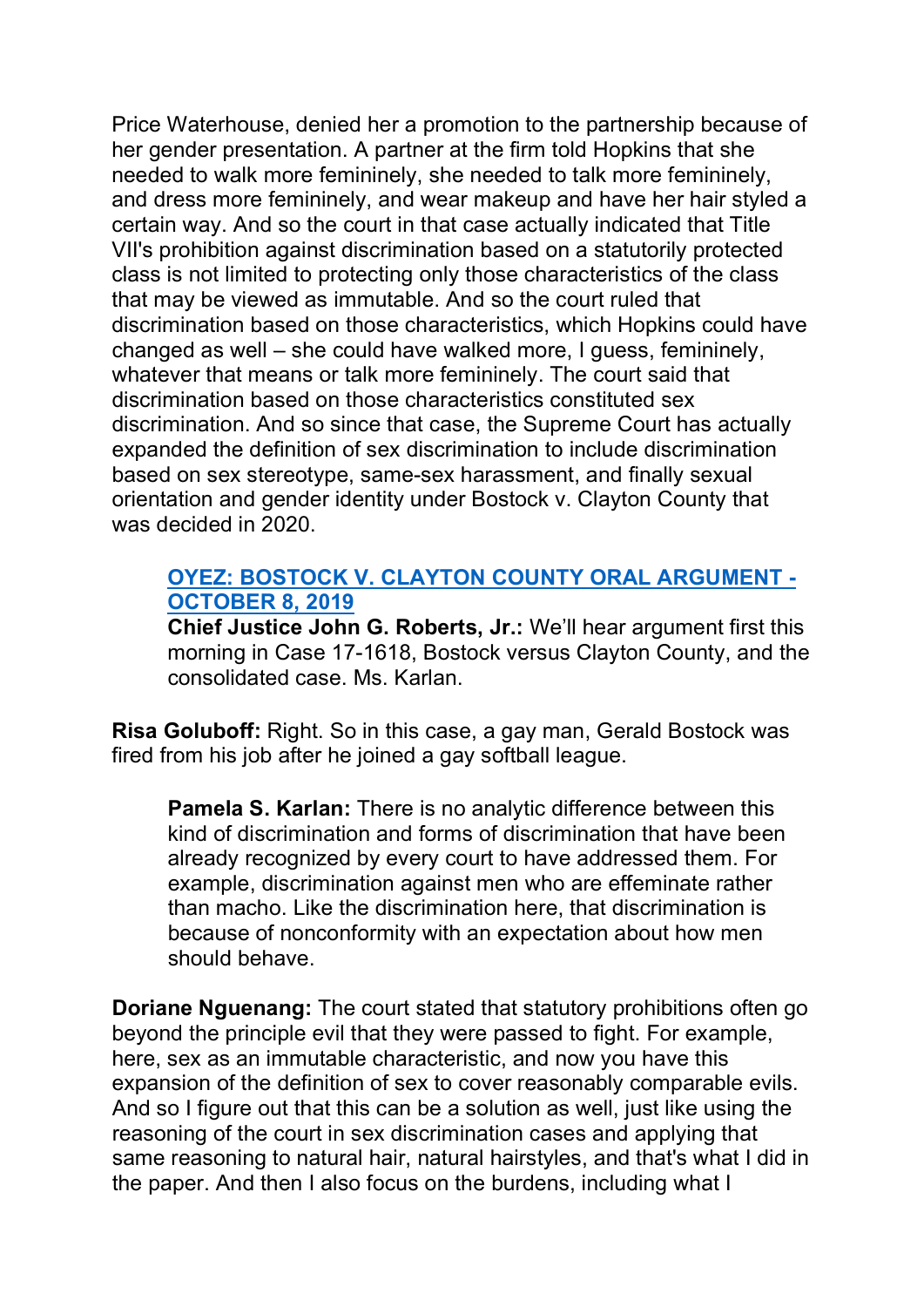mentioned before health-wise, when it comes to Black women feeling pressure to adapt or conform to European beauty standards.

**Risa Goluboff:** It's really interesting when you think about the history of Title VII, it starts in race and then moves to sex, and then you're making the opposite move now, right, to take some of the reasoning in the sex cases that go beyond immutability and then apply them back into race.

**Doriane Nguenang:** Yes.

**Cathy Hwang:** Beyond litigation, there might also be a legislative fix for this, right?

**Doriane Nguenang:** Mm-hmm.

**Cathy Hwang:** A dozen or so states have passed laws banning hairrelated discrimination. And in March, the House of Representatives passed the Crown Act.

#### **[CONGRESSWOMAN](https://www.youtube.com/watch?v=H9JIlVP_xnU) BARBARA LEE SPEAKS ON HOUSE FLOOR IN [SUPPORT](https://www.youtube.com/watch?v=H9JIlVP_xnU) OF CROWN ACT**

**Rep. Barbara Lee:** Thank you, Madam Speaker. I rise in strong support of HR 2116, the Creating a Respectful and Open World for Natural Hair Act, commonly known as the CROWN Act.

**Cathy Hwang:** This is a clip from Congresswoman Barbara Lee's speech in support of the bill on the House floor.

**Rep. Barbara Lee:** And yes, personally, I've always worn my hair however I chose. I've worn it straight. I've worn it braided. I've worn it spiked. I've worn it curly. I've worn it in a big natural. You name it. You name it. Everyone should be able to make those choices without fear of repercussion. Hair discrimination is rooted in systemic racism and is a real barrier to advancement and empowerment for our communities.

**Risa Goluboff:** So the House passed the Crown Act back in March, but it hasn't passed the Senate yet.

**Doriane Nguenang:** It is my hope that will be the case. I'm not just sure how long it's going to take.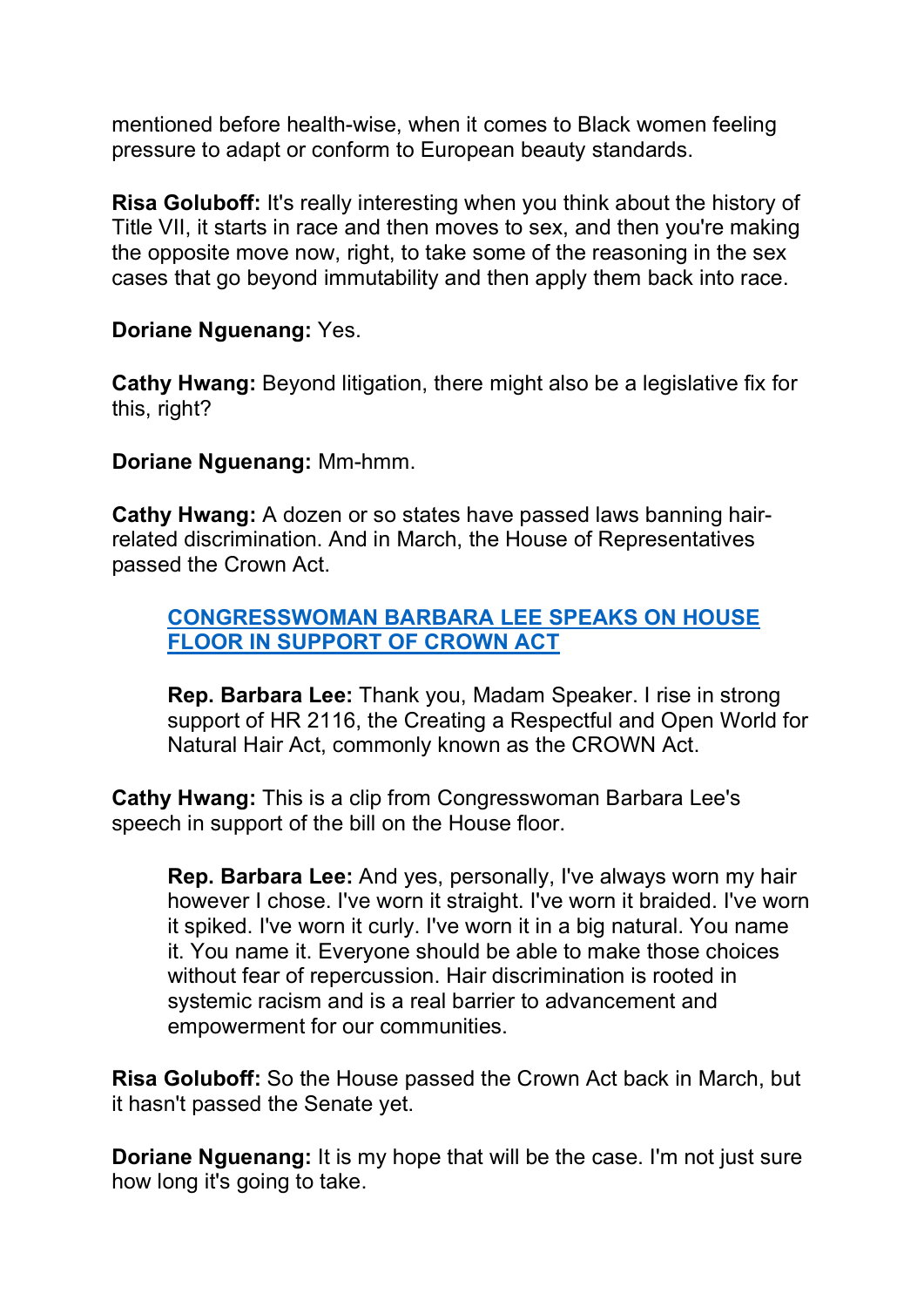#### **Risa Goluboff:** Sure.

**Doriane Nguenang:** That's why I talk mostly about the Supreme Court as an alternate solution, changing or expanding the definition of race through the Supreme Court. Or hopefully when Congress passes the law, that will also be beneficial. So those are two solutions: either Congress passing the law, or if there is another case brought to the Supreme Court and the Supreme Court can expand the definition of race under Title VII, that would be great. I'm not just sure which one is going to come first.

**Risa Goluboff:** I know you worked with Professor Hwang.

**Doriane Nguenang:** Yes.

**Risa Goluboff:** So can you tell us little bit about what you did together?

**Doriane Nguenang:** We did a lot of bylaws work.

**Risa Goluboff:** Bylaws? Now that's exciting.

**Cathy Hwang:** Absolutely!

[LAUGHING]

**Doriane Nguenang:** For some reason, it's one of the assignments that I will never forget, because it was pretty – it was pretty intense.

**Cathy Hwang:** Horrible?

[LAUGHING]

**Risa Goluboff:** Intense is the nicer way of saying horrible, maybe.

[LAUGHING]

**Doriane Nguenang:** And I also really enjoyed working on the book that Professor Hwang is co-authoring.

**Risa Goluboff:** That's your new casebook, I presume?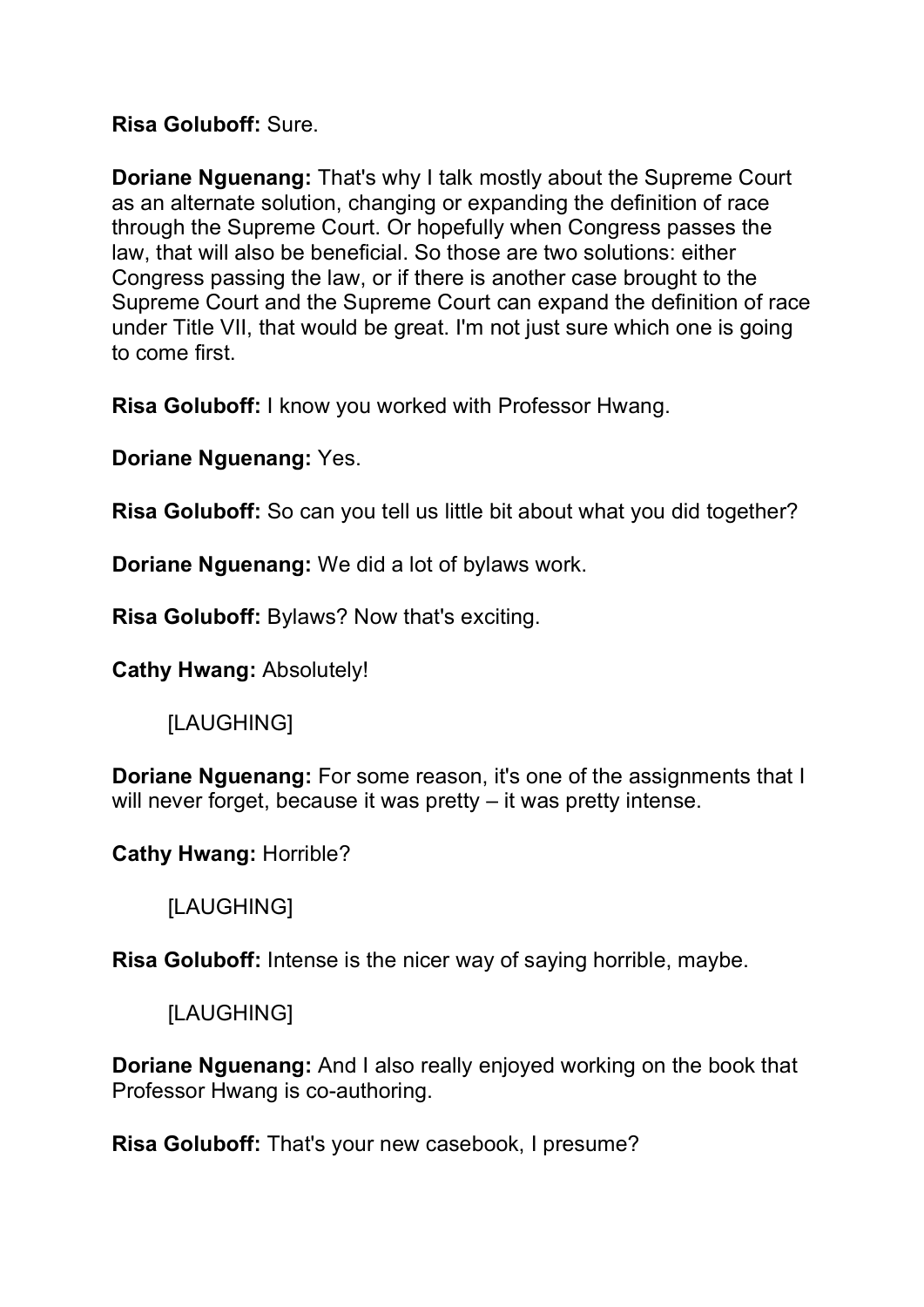#### **Cathy Hwang:** Yeah, exactly.

**Doriane Nguenang:** And it's really a fun time working with Professor Hwang. I dunno how many research assistants you can take in a semester, but I would recommend everyone to also be your research assistant. Professor Hwang is just amazing and fun and a great mentor.

**Risa Goluboff:** She is quite an amazing mentor and teacher, so ...

#### **Doriane Nguenang:** She is.

**Risa Goluboff:** It's nice to hear you say.

**Cathy Hwang:** Don't make me cry.

[LAUGHING]

**Cathy Hwang:** So this casebook that I'm working on — Doriane is, was a genius on it — and I was super lucky because after the bar exam, she's such a hard worker that she was like, 'Well, I finished the bar exam, so could I just, like, do some more research assistant work?' And the business office was nice enough to help me get her hired on as, like, an independent contractor. And it was amazing, right? It's like you have this graduated 3L who's taken all the classes that they can, helping you with the casebook. It's like growing a second head.

**Doriane Nguenang:** That's because I missed working with you when I had to study for the bar exam, and so I told myself that I needed to at least do some more days before actually starting at my firm.

**Risa Goluboff:** Aww.

**Cathy Hwang:** Well, we miss you.

## [LAUGHING]

**Risa Goluboff:** How has it been to put into practice what you learned in law school and what's it been like?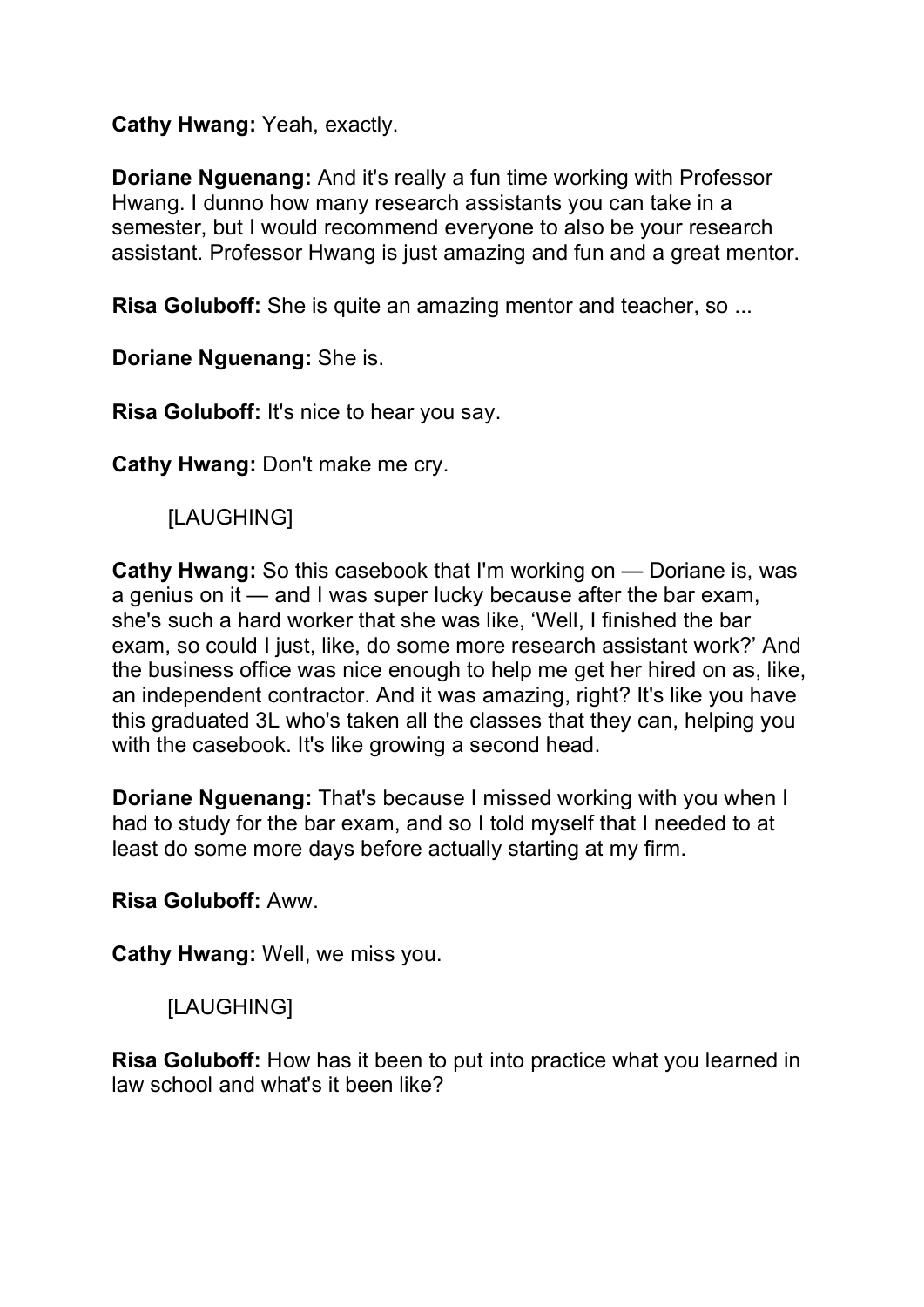**Doriane Nguenang:** Sometimes it feels like an extension of law school in a way, or at least like being a research assistant for Professor Hwang because I get to learn a lot.

## [LAUGHING]

**Doriane Nguenang:** But I would say that the learning curve is very steep. I'm learning every day, which is great. I like learning.

**Cathy Hwang:** I always say to my students that, like, law is a learning profession. So, like, there's no way we could actually teach you everything you need to know to become a partner at a, at a great firm like Baker, but we're just teaching you how to be good learners and be interested in learning, and so you can go out there and gain more skills.

**Doriane Nguenang:** That's definitely what's happening.

**Risa Goluboff:** This has been just fabulous, Doriane. Thank you so much for, for taking the time and talking with us.

**Cathy Hwang:** Thank you so much.

**Doriane Nguenang:** No, thank you so much to you two.

[THEME MUSIC IN, THEN UNDER, THEN OUT]

**Cathy Hwang:** I loved how Doriane had talked about bringing your authentic self to work. That's something that I thought a lot about, right, when I became an associate and an academic especially because there's a way that a law professor, quote, unquote, looks, right? Like, I didn't have that many women as law professors, no people of color teaching my first-year classes. I guess to me, that was almost like a positive thing, because I felt like there's no other Cathy and I, I don't think there's another Risa, right? Because I think you bring your authentic self to deaning. I don't think there's a different Risa.

**Risa Goluboff:** No, there is not. For better or for worse.

[LAUGHING]

**Risa Goluboff:** I feel the same way. think I am who I am and I think sometimes that can be a liability, but a lot of the time that can be a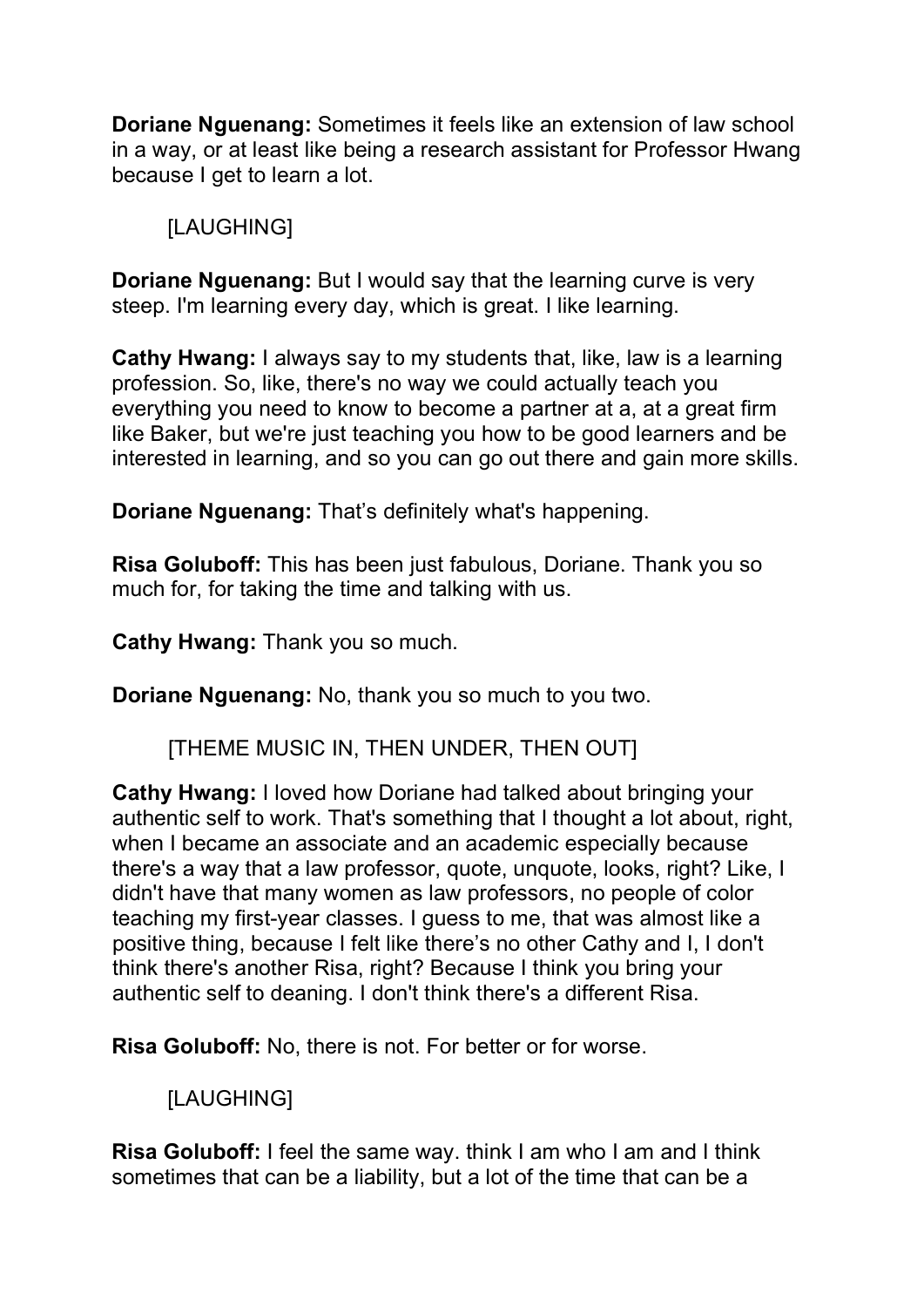benefit, right? And, uh, you know, the Law School has a libel show, a funny review that the students put on at the end of the year. And the year that I was named dean, there was a Libel Show skit about how I was different in pretty much every respect from all of the deans that had come before me most obviously as a woman, but being short, being a New Yorker, all of these different things. And it seemed like everybody was aware of who I was.

### **Cathy Hwang:** Yes.

**Risa Goluboff:** I talk about a lot at the Law School, wanting the members of our community, our students, our faculty, our staff, to be able to be their whole selves and their authentic selves at the Law School. But I was in a conversation recently and somebody said, "Not everybody knows what people mean when you say, bring your whole self." That's sort of generational in that I think – you and I are not quite the same generation, I'd love to think I am your generation, but I'm not, and that Doriane is yet another generation removed – but that there are generations above me where both as a descriptive matter, people aren't sure what you mean by bring your whole self, and as a normative matter, might not be sure that's a good thing, right? That they might not think that's appropriate. And that there's some amount of conflict there maybe generationally. I don't know whether you think that's true or you've encountered that?

**Cathy Hwang:** Yeah, I think that's really true, right? Because like, I remember, mentors, relatives, parents be like, this is the way you dress professionally. This is the way you behave at work. Actually a really interesting thing that turned for me was when I was an associate at Skadden, there was another woman in my year in M&A and she was so competent and knew so many things, just a great associate. But she would send emails and they would have happy faces in them and her spouse, instead of sending her flowers to the office, would send these huge balloon bouquets. And I remember being like, oh my gosh, she's just, she's bringing her whole self, like, this is who she is, right? She was just so fun.

**Risa Goluboff:** Sounds good to me.

**Cathy Hwang:** I think when you work at a law firm or at a job like being a professor where you do it so much, if you don't bring your whole self, where does your whole self thrive? Right?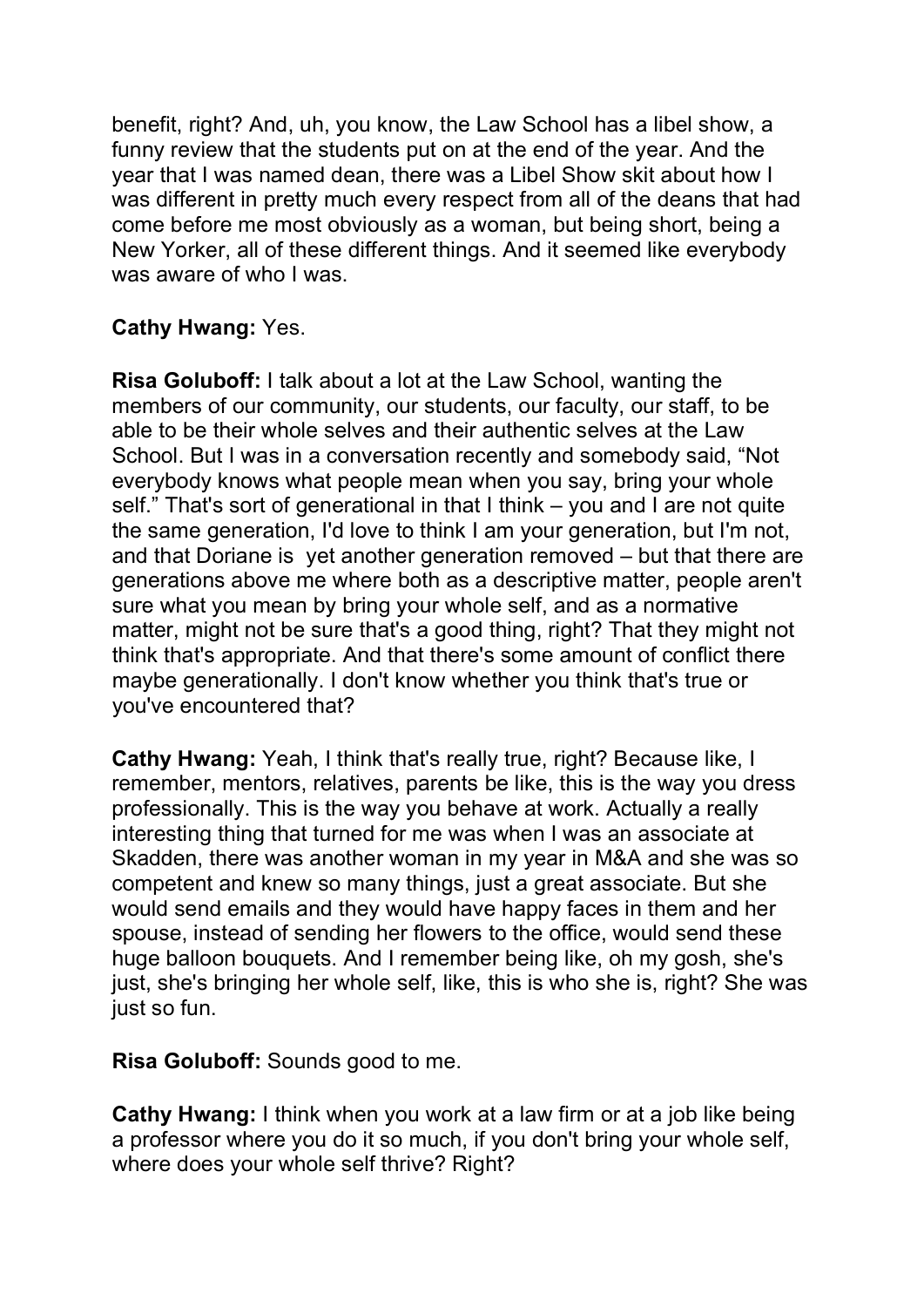**Risa Goluboff:** Right. Where does it fit into your life?

**Cathy Hwang:** Yeah. Yeah, exactly.

**Risa Goluboff:** Well, and I think that the communities that we have at work are fuller and more vibrant and more meaningful if people bring their whole selves. But obviously that's not exactly where the law is, as Doriane, you know, has discovered and taught us.

**Cathy Hwang:** Yeah. And I think her paper also brings to light, like, how much privilege there is to be able to be somebody who can bring their whole self.

**Risa Goluboff:** That's right.

**Cathy Hwang:** For all of the ways I think about how to fit in, right, like I don't have to think about things like changing my hair, or how I carry myself really.

**Risa Goluboff:** I think that's exactly right. And, and, I think as institutions like our law school, like law firms have diversified, these questions have come more to the fore, so it's possible that older generations, there were fewer people who might have felt that their whole self was not fully welcome or represented. And, and so I think that these are becoming more and more salient conversations that we're having.

**Cathy Hwang:** Yeah, totally.

**Risa Goluboff:** So can you tell us a little bit more about your casebook?

**Cathy Hwang:** Oh, yeah. So I have this casebook. It's coming out with Foundation Press, probably either later this year or next year. It's a corporations casebook co-authored with Paolo Saguato. And the idea is to think about corporations in a way that's relevant to the types of students who come to law school, right? So we have a lot of law students who come to law school with an interest in, let's say, social justice issues, or many students, even if they don't want to be a corporate lawyer, they'll take corporations or business associations at other schools because they feel like they should because it's on the bar. So the idea is to make that topic relevant to all sorts of students. So for instance, the first case in the book is about a Fair Housing Act violation for discrimination against a tenant and who should be liable. And that's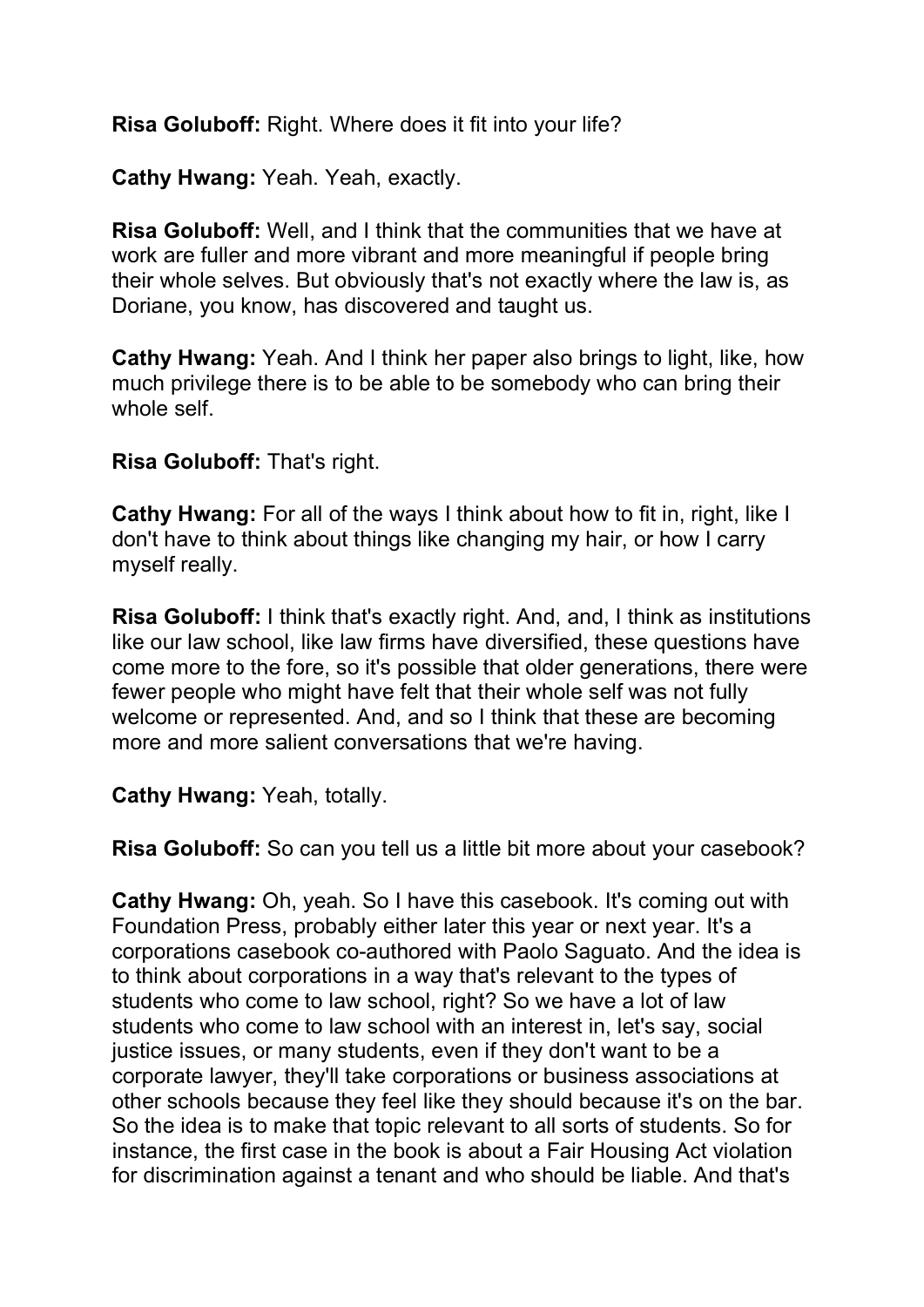like a, it's a corporations agency type issue, but we're using, like, a kind of a foil that would appeal to students who want to do public interest. Or we have an authority case about mistreatment of migrant workers at a factory farm, and whether the company should be liable, even though they recruited through a temp agency. And the answer is the court says, yes. And so, this is really relevant to corporations question, but it's relevant to students, even if they don't want to go to a big firm and represent oil and gas.

**Risa Goluboff:** It sounds great. I can't wait until it comes out and I feel like you are so good at making things relevant. And I know you also taught a J term – a January term class – on "Succession."

### **SUCCESSION [SEASON 1 OFFICIAL](https://www.youtube.com/watch?v=OzYxJV_rmE8) TRAILER HBO**

**Logan Roy:** Everything I've done in my life. I've done for my children. I know I made mistakes, but I've always tried to do the best by them because I love them.

**Risa Goluboff:** Talk about relevance, right? Making the world relevant through TV, right, the law relevant through TV.

**Cathy Hwang:** I should just say, like, for some reason, the associate dean is just letting me teach classes that basically are an excuse for me to watch TV. So shhhhhh. You know?

[LAUGHING]

**Risa Goluboff:** Don't tell the dean? Is that what you're saying?

**Cathy Hwang:** Don't tell the dean.

[LAUGHING]

**Cathy Hwang:** But it's super-fun, right? There's so much relevant stuff.

**Risa Goluboff:** Yes!

**Cathy Hwang:** I have this mantra, where I'm like, students are going to learn whether it's boring or whether it's fun, so you might as well make it fun.

**Risa Goluboff:** And you did.